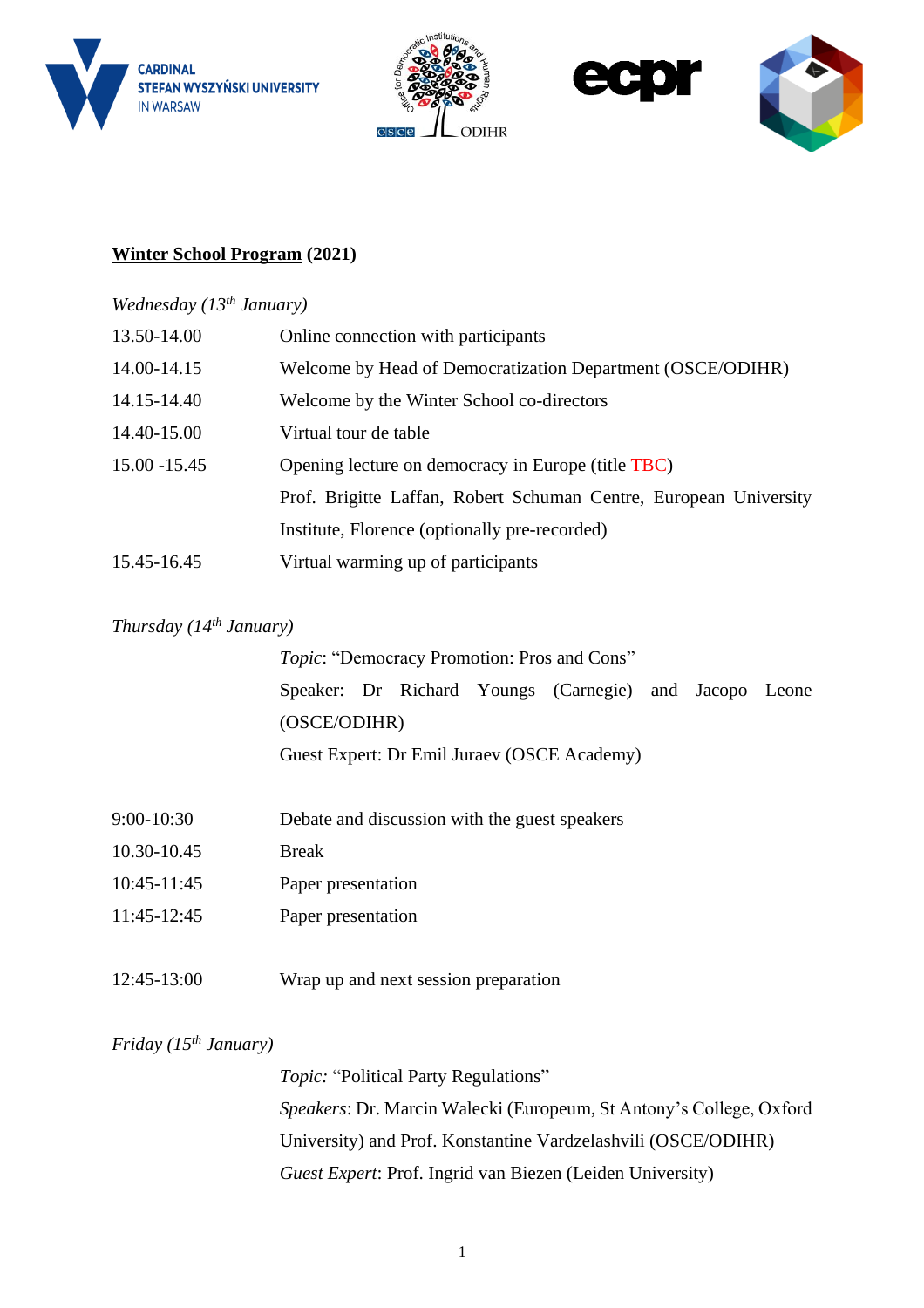







| $9:00-10:30$ | Debate and discussion with the guest speakers |
|--------------|-----------------------------------------------|
| 10.30-10.45  | <b>Break</b>                                  |
| 10:45-11:45  | Paper presentation                            |
| 11:45-12:45  | Paper presentation                            |
|              |                                               |
| 12:45-13:00  | Wrap up and next session preparation          |

### *Saturday (16th January)*

| <i>Topic:</i> "Party System Institutionalization: Causes and Consequences" |
|----------------------------------------------------------------------------|
| <i>Speakers:</i> Dr Fernando Casal Bértoa (University of Nottingham) and   |
| Radivoje Grujic (OSCE/ODIHR, Warsaw)                                       |
| Guest Expert: Dr Alexander Wolters (OSCE Academy)                          |
|                                                                            |

- 9:00-10:30 Debate and discussion with the guest speakers
- 10.30-10.45 Break
- 10:45-11:45 Paper presentation
- 11:45-12:45 Paper presentation
- 12:45-13:00 Wrap up and next session preparation

*Sunday (17th January)*

Free day

### *Monday (18th January)*

*Topic*: "Political Parties and Diversity – Women, Youth, and Persons with Disabilities" *Speaker*: Augusta Featherston, Amila De Saram-Larssen (OSCE/ODIHR) and Dr Ekaterina Rashkova (Utrecht University) *Guest Expert*: Sasa Gavric (OSCE/ODIHR)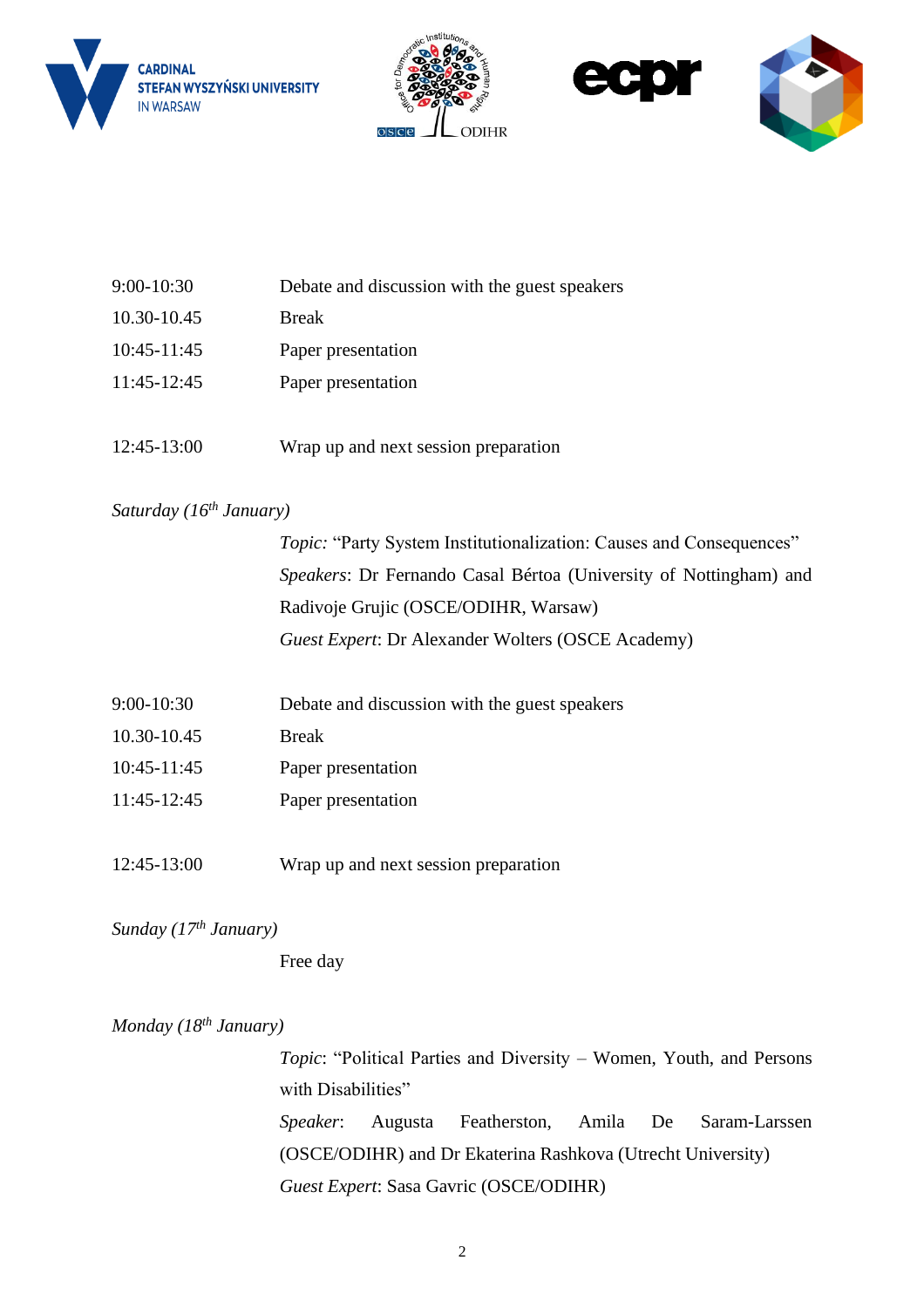







| 9:00-10:30  | Debate and discussion with the guest speakers                      |
|-------------|--------------------------------------------------------------------|
| 10.30-10.45 | <b>Break</b>                                                       |
| 10:45-11:45 | Paper presentation                                                 |
| 11:45-12:45 | Paper presentation                                                 |
| 12:45-14:00 | Lunch break                                                        |
| 14.00-15.00 | (voluntary) virtual meetings with Dr Katarzyna<br>One-to-one       |
|             | Grzybowska-Walecka (European University Institute, Florence) or Dr |
|             | Fernando Casal Bértoa (University of Nottingham)                   |
| 15.00-15.15 | Wrap up and next session preparation                               |

# *Tuesday (19 th January)*

*Topic*: "Political Parties, Social Movements and New Technologies" *Speaker*: Dr Katarzyna Grzybowska-Walecka (European University Institute in Florence) and Krzysztof Izdebski (E-Panstwo) *Guest Expert:* Franak Viacorka (Wilson Centre)

- 9:00-10:30 Debate and discussion with the guest speakers
- 10.30-10.45 Break
- 10:45-11:45 Paper presentation
- 11:45-12:45 Paper presentation

12:45-13:00 Wrap up and next session preparation

# *Wednesday (20th January)*

*Topic:* "Party Politics in the Age of Populism" *Speakers*: Dr Lenka Bustikova (Arizona State University, USA) and Marta Pardabi (Hungarian Helsinki Committee) *Guest Expert*: Dr Petra Guasti (Goethe University)